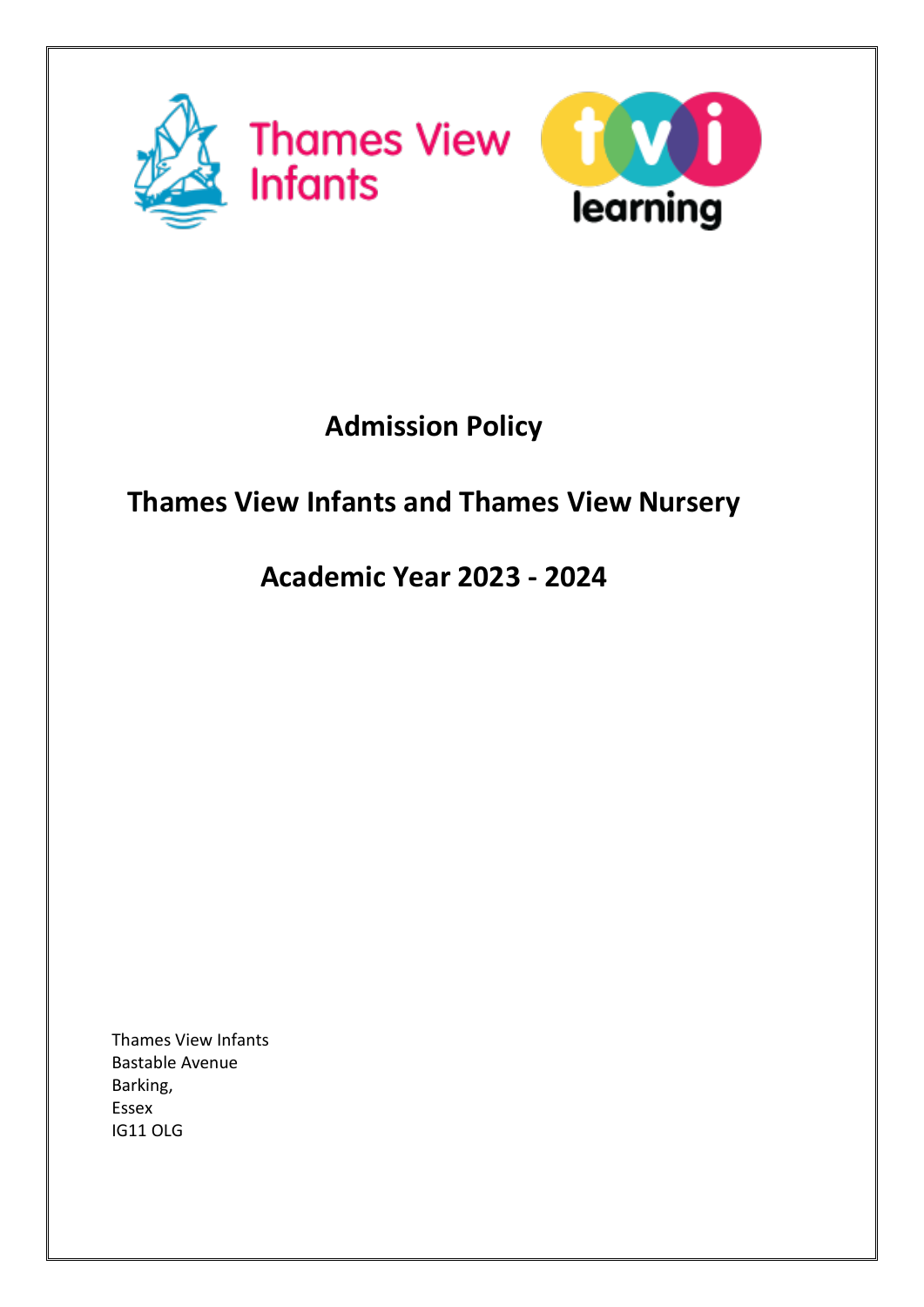## **Introduction**

Thames View Infants (the School) is a mainstream infant academy located in the London Borough of Barking & Dagenham (LBBD) which is part of TVI Learning (the Trust), a multi academy trust. The Trust is the 'admission authority' for the School as defined by the School Admissions Code 2014 (the Code) and is responsible for determining its admission arrangements each year.

This policy sets out the admission arrangements for the School, as well as the Nursery. It will be published on the School's website after formal determination by the Trust (which takes place on or before 28 February each year) and will remain on the website for the remainder of that school year, the following school year (the offer year) and the school year after that (the entry year).

The School's admission arrangements can only be varied from the previous year following statutory consultation for a minimum of six weeks between 1 October and 31 January before formal determination on or before 28 February. Once formally determined, admission arrangements can usually only be varied with Secretary of State consent.

## **The School**

Children are usually admitted to Reception Year at the School in the September following their fourth birthdays (known as 'the normal admission round'), however the School also accepts applications for admission of children in-year and to other year groups, subject to the availability of places.

## **The Nursery**

The School also runs a nursery, Thames View Nursery (the Nursery), on the same site which offers a maximum of one year of part-time nursery provision (15 hours in the mornings, or 15 hours in the afternoons). Children will usually enter the Nursery in the September following their third birthday.

Although the arrangements for entry to nurseries are not governed by the Code, the Trust has opted to set out the entry arrangements for the Nursery in this policy as well.

Parents should note that children who attend the Nursery do not automatically transfer to Reception Year at the School, or receive priority over other applicants. An application for admission to Reception Year must be made in the usual way, and will be considered with all other applications received.

## **Definition of a 'Parent'**

In education law and in this policy, the term 'parent' means a natural or adoptive parent of the child (regardless of whether they have care of or parental responsibility for the child, or with whom the child lives), as well as any person who is not a natural or adoptive parent of the child, but who has care of and/or parental responsibility for the child.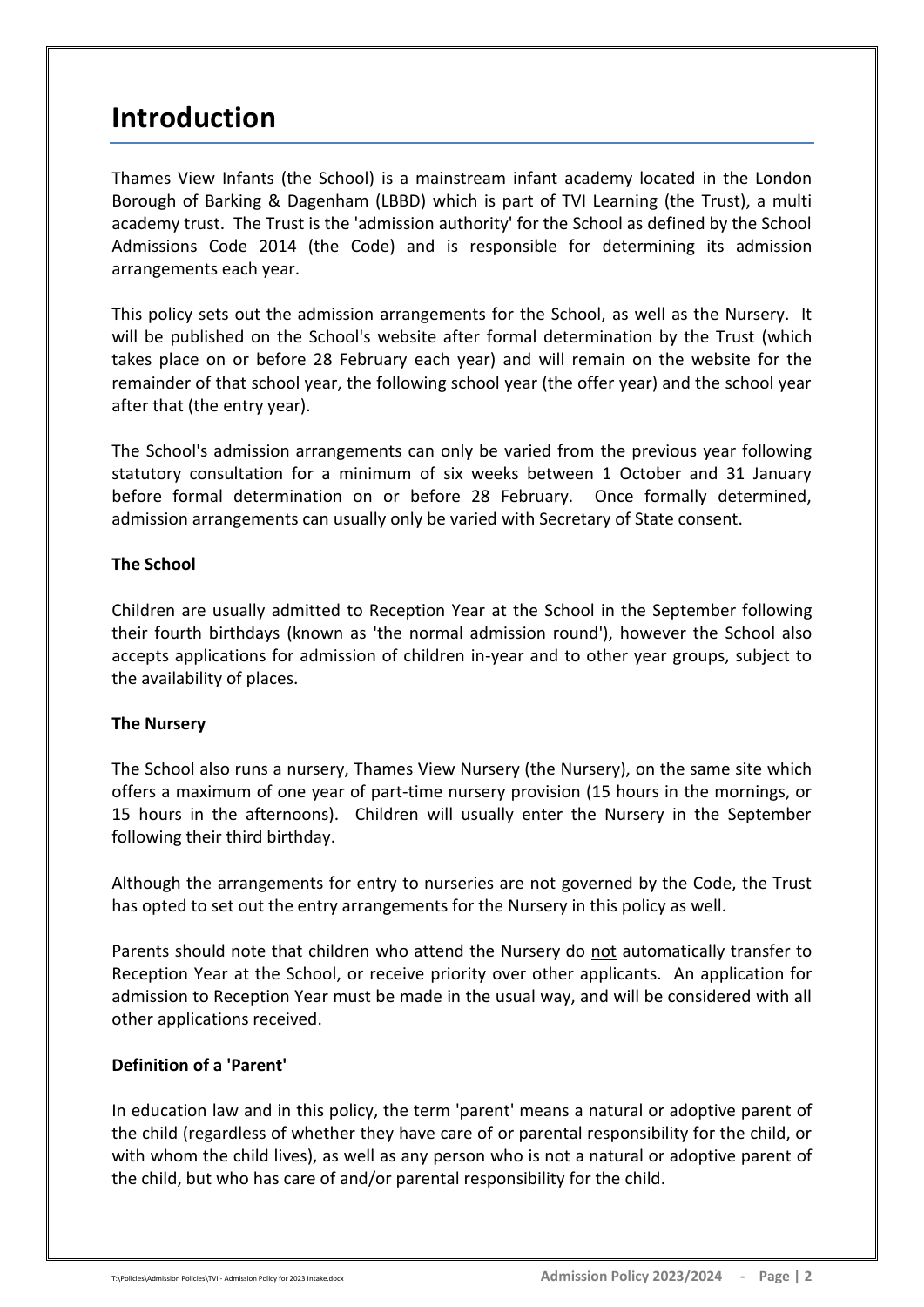## **Staff to Pupil Ratios for Nursery Classes**

The staff to pupil ratios for nursery classes are set out in the Statutory Framework for the Early Years Foundation Stage (EYFS Framework) published by the Department for Education from time to time. The Nursery adheres to these strict ratios.

#### **Statutory Maximum Infant Class Size**

The statutory maximum infant class size for pupils in Reception Year, Year 1 and Year 2 is 30 per teacher.

There are circumstances where certain categories of children may be admitted over the statutory maximum class size, in which case they will be 'excepted pupils' who do not count towards the class size for this purpose until the class size falls back to 30. These categories of children are set out in regulations and summarised at Paragraph 2.15 of the Code.

## **Children with an Education Health Care Plan (EHC Plan)**

Children who already have an EHC Plan are admitted to the School or Nursery under separate statutory procedures, not under this policy. These procedures are managed by the child's home Local Authority. Parents of children with an EHC plan should not therefore apply for admission/entry under this policy, they should liaise with their home Local Authority's SEN team.

Where a child's EHC plan names the School or Nursery, they will be admitted/accepted for entry. Where this happens in the normal admission round to the School (i.e. entry to Reception Year in September) or in September to the Nursery, the child will be allocated their place before all other applications are processed, thereby reducing the number of places available within the published admission number (PAN) or stated nursery places for other children.

At all other times, children with an EHC plan naming the School will be admitted/accepted even where this means exceeding the PAN. This does not apply to nursery places due to strict ratios under the EYFS Framework.

Children with an EHC plan which names the School are 'excepted pupils' for the purpose of the statutory maximum infant class size (see above for further details).

## **Twins, Triplets and Children of Higher Multiple Births**

If a twin, triplet(s) or sibling(s) of a higher multiple birth achieves a place at the School within the PAN under this policy in the normal way, but their twin, triplet(s) or sibling(s) of a higher multiple birth have not been successful in achieving a place at the School within the PAN, the School will admit their twin, triplet(s) or sibling(s) of a higher multiple birth even where this means exceeding the PAN.

Where this happens, the children admitted over PAN will be 'excepted pupils' for the purpose of the statutory maximum infant class size, as set out above.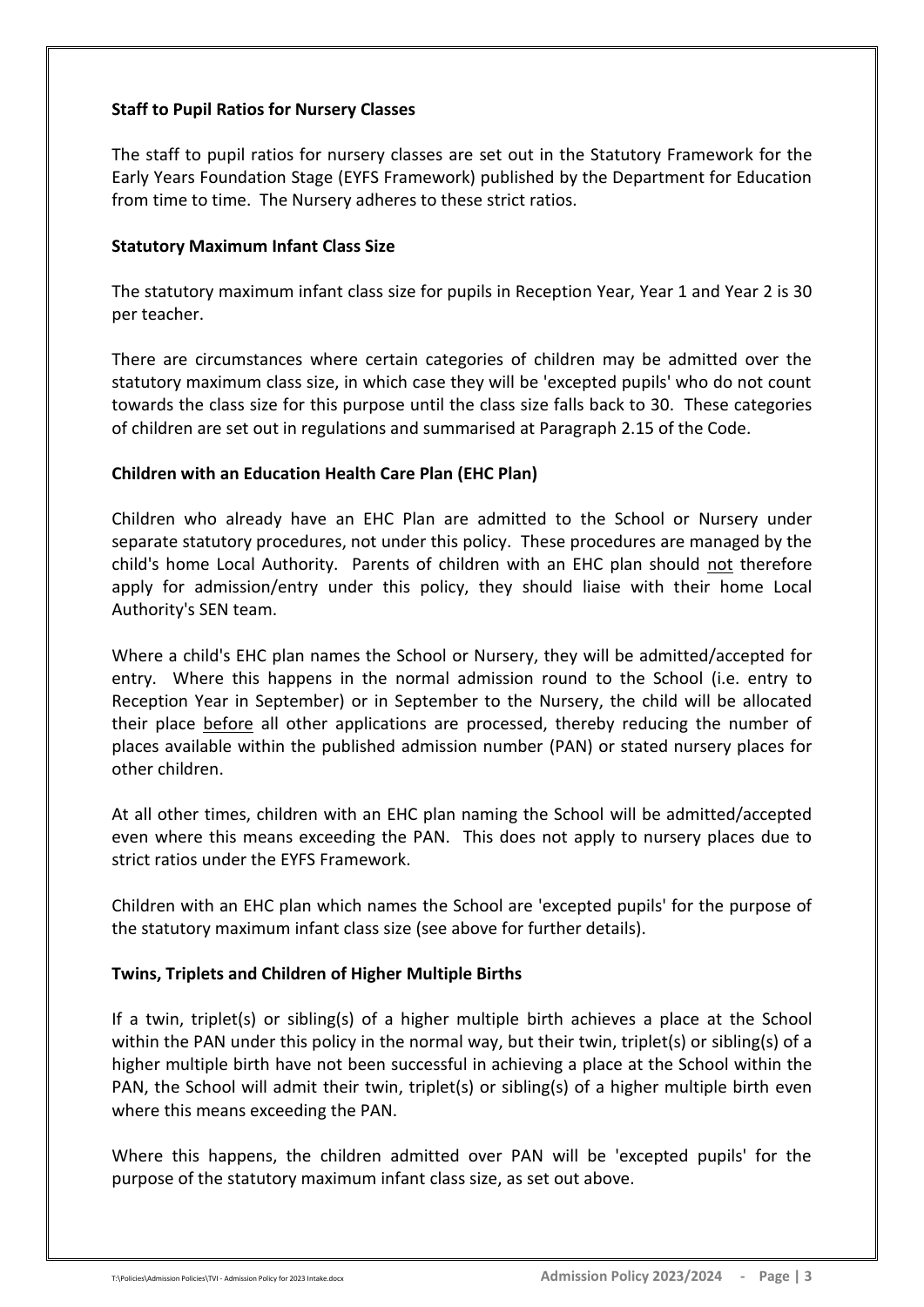This does not apply to Nursery places due to strict ratios under the EYFS Framework.

## **Inclusivity**

The School and Nursery are fully inclusive and welcome applications for the admission/entry of children with the protected characteristics of disability, gender reassignment, pregnancy and maternity, race, religion or belief, sex and/or sexual orientation. The School and Nursery's admission/entry arrangements have been determined and are implemented with its equality duties, including the public sector equality duty (PSED), in mind.

In particular, the School and Nursery welcome applications for the admission of children with special educational needs and disabilities, including behavioural disabilities.

The School and Nursery are also mindful of their duties towards parents and other parties who have the protected characteristics set out above, along with the additional protected characteristics of age, and marriage and civil partnerships.

## **Deferred Entry, Part-Time Attendance at School and Delayed Entry to School**

Children are normally admitted to Reception Year in the September following their fourth birthday, and they are entitled to a full-time place from then. However, children do not reach compulsory school age (CSA) until one of three prescribed dates following their fifth birthday as follows:

| Born on or between:         | <b>Prescribed date the child achieves CSA:</b> |
|-----------------------------|------------------------------------------------|
| 1 September and 31 December | 31 December                                    |
| 1 January and 31 March      | 31 March                                       |
| 1 April and 31 August       | 31 August (a whole school year later)          |

Parents have an absolute right to decide that their child will not start school until they reach CSA (known as 'deferred entry').

Where the child's entry is deferred until later in the school year, but not beyond the first day of the last term (usually after the end of term school holiday at or around Easter), the place that the child achieved in Reception Year will be held for them until they take it up. An achieved place cannot be deferred beyond the first day of the last term of the school year.

In addition, all parents have an absolute right to decide that their child will attend school part-time until they reach CSA. In contrast with deferred entry, this right can be exercised throughout the school year (i.e. including during the last term, in the case of 'summer born children').

These two parental rights can be combined. For example, a child born on 5 February can defer starting school until 1 January (or the day the school reopens after the Christmas break) and then attend part-time until 1 April (or the day the school reopens after the end of term break at or around Easter).

Children born between 1 April and 31 August (known as 'summer born children') do not reach CSA until 31 August and therefore are not required to start school until the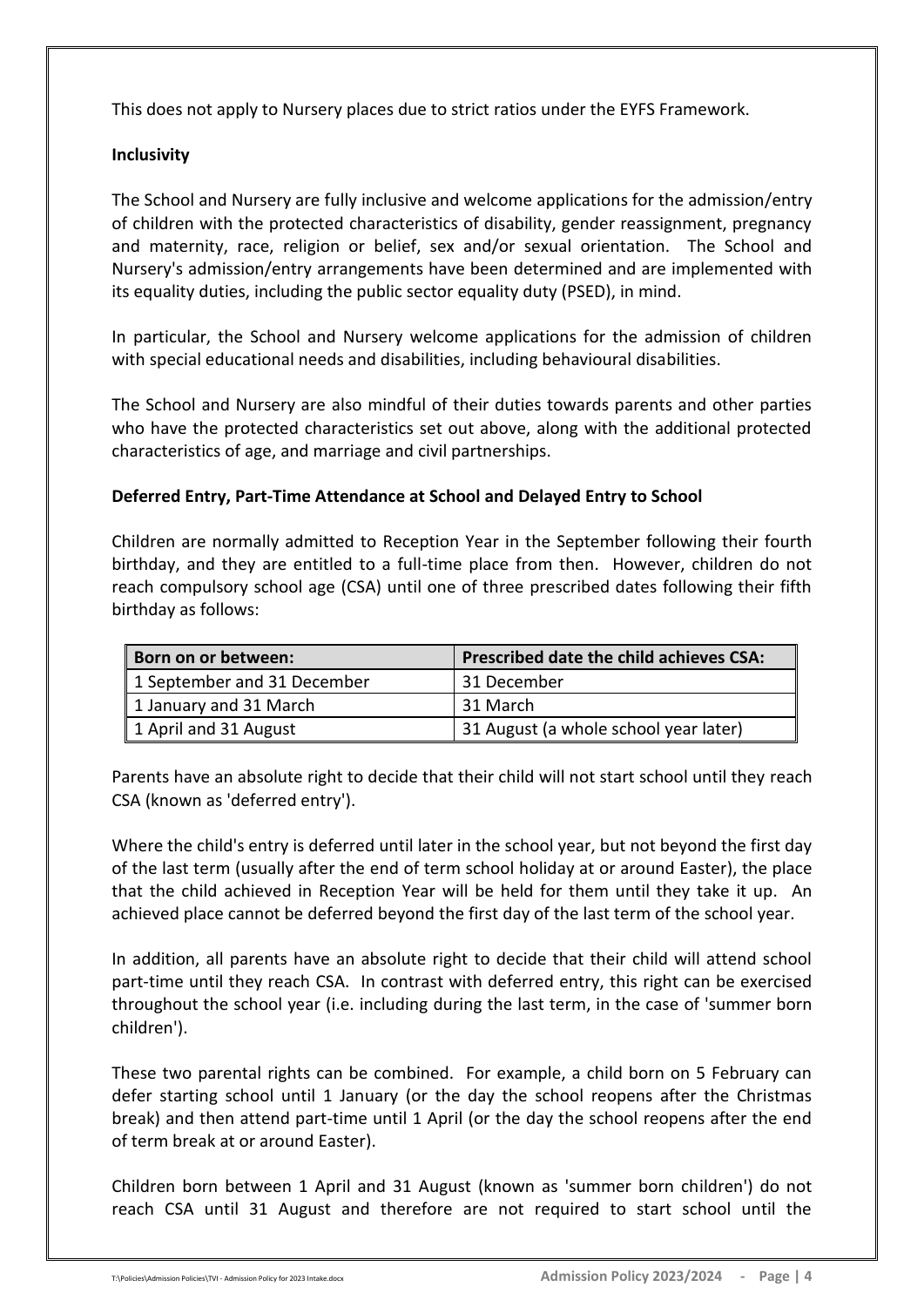September, one school year after they are entitled to a full-time place in Reception Year. As stated above, the parents of summer born children can choose to defer their child's place for the first one or two terms, and can also decide that their child will attend part-time until the end of the school year.

However, the parents of summer born children cannot defer their child's place entirely for the whole school year and still retain the place they achieved in Reception Year, which means that a new application for admission would need to be made for a place in Year 1 in accordance with the in-year procedure. Where the School was oversubscribed when that cohort was in Reception Year, this may mean that there are no available places in Year 1.

The parents of summer born children have a right to make a request for admission outside normal age group to Reception Year, one year later than normal. The procedure for making such requests is set out further below. As parents do not have an absolute right to decide that their child will be admitted outside their normal age group (this is at the discretion of the Trust Board, as the 'admission authority' for the School), parents are strongly recommended to make their request to the Trust Board in good time before they would normally apply for admission with the child's usual cohort, so that they can make an informed choice in relation to deferred or delayed entry once they know the outcome of their request.

Delaying the entry of a summer born child for a whole school year is known as 'delayed entry', whether they then enter the School outside their normal age group in Reception Year, or enter the School in Year 1 (where there is a place available).

Neither the School nor LBBD (or, where applicable the child's home Local Authority) can interfere with a parent's absolute right to decide to defer or delay their child taking up their place and/or that their child will attend school part-time. In addition, neither the School nor LBBD (or, where applicable, the child's home Local Authority) are permitted to decide that a child should defer or delay entry, and/or attend part-time, against parents' wishes.

Once a place has been offered and accepted, parents who want to exercise their right to defer and/or want their child to attend part-time should notify the School in writing as soon as possible, with provisional dates.

#### **Requests for Admission Outside Normal Age Group**

Parents have a right to ask for their child to be admitted to a year group other than their normal year group at the School. This may be to a year group below or above the one they would normally be admitted to. There are a variety of reasons why parents may want to make this request, for example where their child is gifted or has suffered a long period of illness.

Parents do not, however, have an absolute right for their child to be admitted outside their normal age group. When a request is received, it must be considered by the Trust Board (as 'admission authority' for the School) so that they can decide whether or not to agree the request in principle or refuse the request. Requests for admission outside normal age group are not applications for admission, which will need to be made separately, therefore it is possible that the request could be agreed in principle, but a place not achieved when the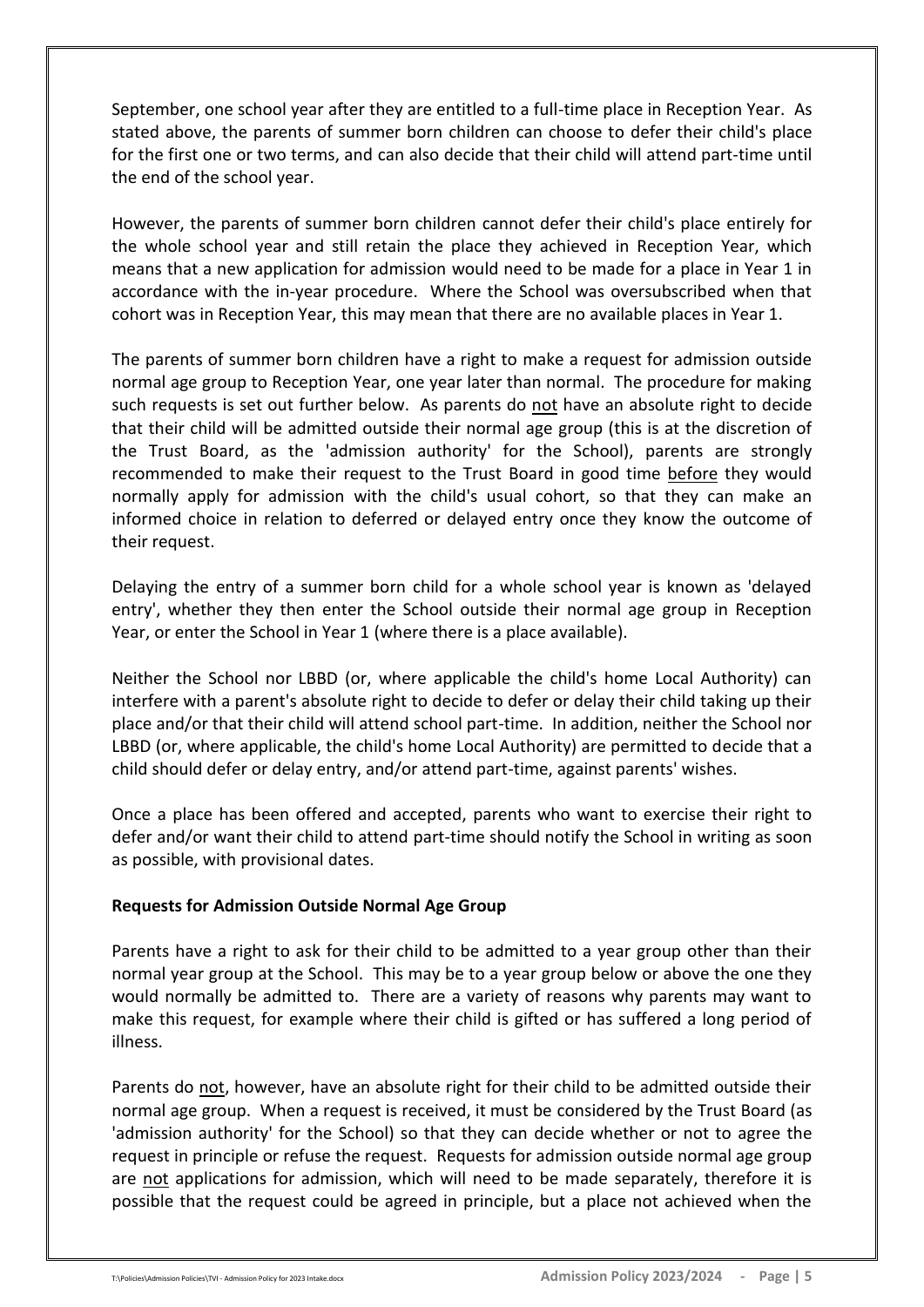application for admission is processed.

In all cases, the Trust Board will notify parents of the outcome in writing, explaining the reasons for its decision in sufficient detail for parents to understand why it came to that decision.

The Trust Board will make all decisions on the basis of the circumstances of each case and in the best interests of the child concerned. The School does not operate a blanket policy in relation to requests for admission outside normal age group. The Trust Board will take into account the parents' views, information about the child's academic, social and emotional development, the child's medical history and the views of their medical professionals, whether they have previously been educated or attended nursery out of their normal age group, and whether they may naturally have fallen into a lower age group if it were not for being born prematurely. They will also take into account the views of the Headteacher of the School. This is not an exhaustive list, and there may be other factors put forward by the parents which the Trust Board may take into account.

Parents should make their requests by completing a Request for Admission Outside Normal Age Group form, which can be downloaded from the School's website or obtained from the School's office, and sending the completed and signed form with any supporting documents addressed to The Clerk to the Trust Board, TVI Learning, Thames View Infants, Bastable Avenue, Barking, Essex, IG11 0LG, by post or hand delivery, or by email to [office@ThamesViewInfants.org.](mailto:office@ThamesViewInfants.org)

As staff to pupil ratios for Nursery classes are determined by reference to the age of the child in those classes, and because the Nursery has limited places and only offers a maximum of one school year of part-time nursery provision, the Nursery will only accept requests for admission outside normal age group in the case of summer born children whose parents intend to exercise their right to delay entry to Reception Year for a whole school year. Parents are strongly recommended to make their request at the time that they would normally apply for their child to enter the Nursery (i.e. in the September following their third birthday), so that they can make informed decisions once they have been notified of the outcome.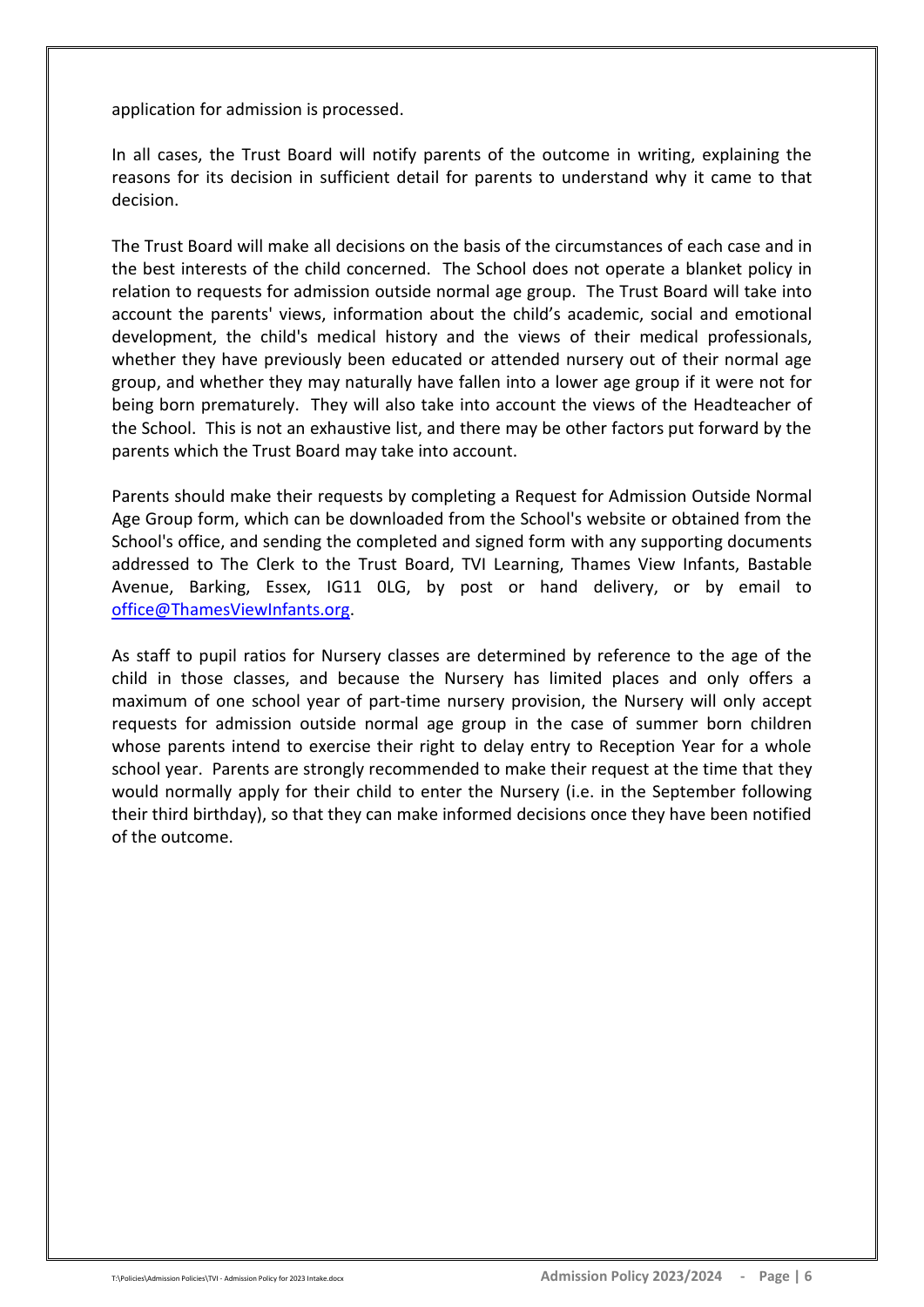## **Admission/Entry and Oversubscription Criteria**

## **Published Admission Number (PAN) for Reception Year**

The published admission number (PAN) for Reception Year is 120.

#### **Number of Available Nursery Places**

The number of nursery places is 78, consisting of 39 morning places totalling 15 hours (3 hours per morning, 5 days per week) and 39 afternoon places totalling 15 hours (3 hours per afternoon, 5 days per week). Nursery session times are as follows:

| Type of place: | <b>Session times:</b> |
|----------------|-----------------------|
| Morning        | 8:45 to 11:45am       |
| Afternoon      | 12:30 to 3:30pm       |

Places are available during term time only, and parents are not able to ask for a mixture of morning and afternoon places. Full-time places are not available.

Places will be offered for a maximum of one school year from September, at which point Nursery provision will cease - this is necessary to ensure that a new intake is able to take up their places each September.

All Nursery places are state funded without means testing.

#### **Oversubscription Criteria for the Nursery and Reception Year at the School**

When the number of applications exceeds the number of places available, the order in which places will be allocated will be as follows:

#### Category 1: Looked after and previously looked after children

Children with the status of looked after children or previously looked after children at the time the application is submitted will be allocated places in this category.

A 'looked after child' is a child is a child who is (a) in the care of a Local Authority, or (b) being provided with accommodation by a Local Authority in the exercise of their social services functions at the date the application is submitted.

A 'previously looked after child' is a child who was looked after, but ceased to be so because they were adopted, or became subject to a child arrangements or residence order, or a special guardianship order.

In order to be included in this category, the application must be accompanied by a letter on headed notepaper signed by the child's fully qualified current or former social worker confirming their status.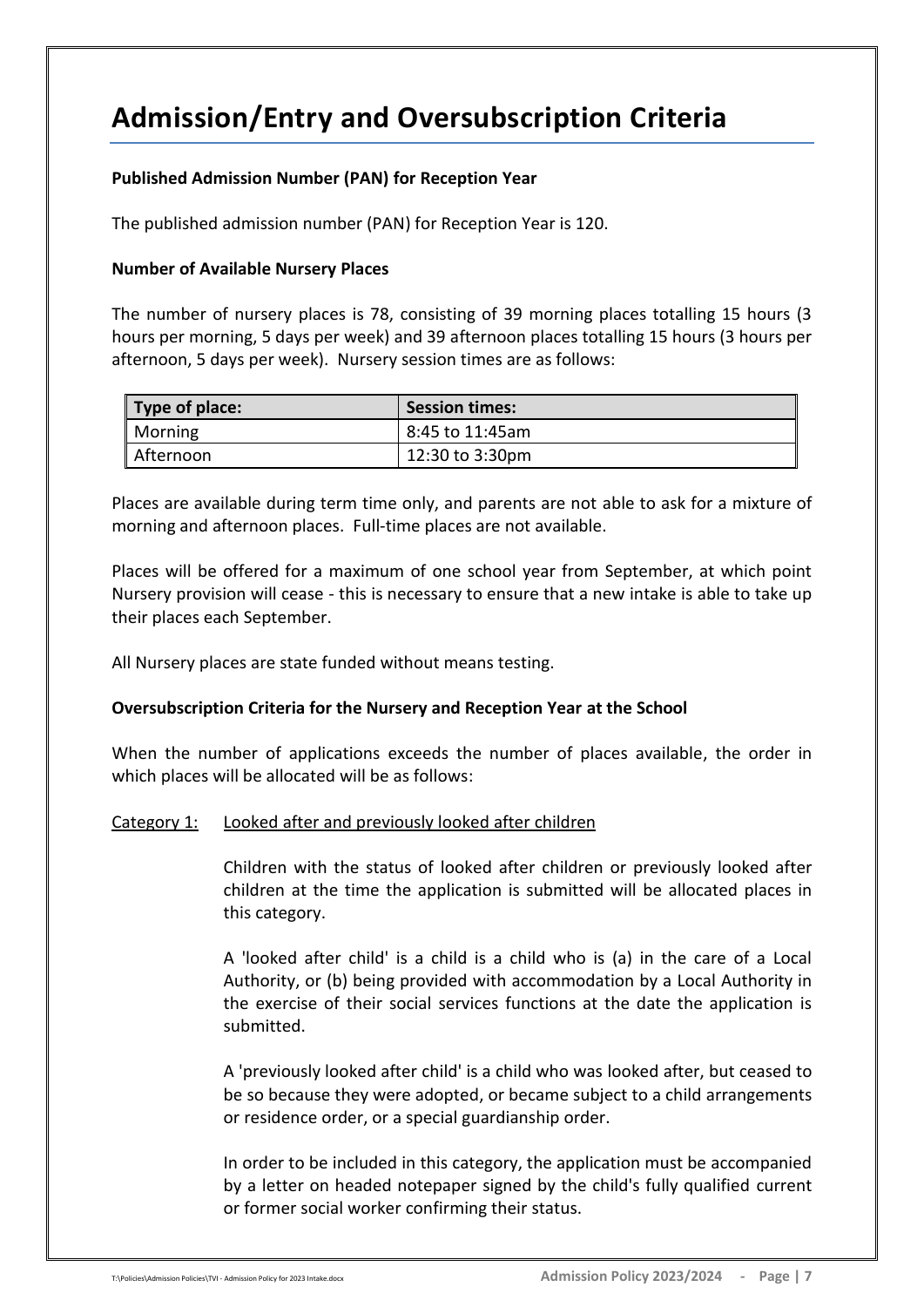## Category 2: Children with a sibling attending Thames View Infants or Thames View Junior School

Children who will have a sibling attending Thames View Infants, or Thames View Junior School, Samuel Ferguson Place, Bastable Avenue, Barking, Essex, IG11 0LG, at the time of their entry to the School or Nursery will be allocated places in this category.

In this category, a 'sibling' is a natural or adopted brother or sister (sharing one or both parents), a foster brother or sister (a looked after child being cared for by one or both parents of the applicant child), a step brother or sister (where one child's parent is married to the other child's parent) or the child of the parent's cohabiting partner, and in all cases the sibling must live with the applicant child as part of the same core family unit at the child's home address (as defined by this policy). For the avoidance of doubt, the children of friends or extended family members (e.g. cousins) will not be 'siblings' under this policy, even where they live at the child's home address.

In order to be included in this category, full details of the sibling must be clearly stated in the application form.

#### Category 3: Children of staff members

Children of staff members employed by TVI Learning at the School or the Nursery who were recruited to fill a vacant post for which there was a demonstrable skill shortage will be allocated places in this category.

In this category, a 'child' is defined as the staff member's natural or adopted child, a foster child placed with the staff member, or a child of the staff member's cohabiting spouse or partner, and in all cases the child must be living with the staff member. For the avoidance of doubt, a child of a friend or extended family member will not meet the definition of a 'child' in this category, even where they live at the staff member's home address.

In order to be included in this category, the employed parent must complete the application form, with no details of the other parent being given.

Applications for a place at the School must also be accompanied (by the closing date, in the normal admission round) by a completed, signed and dated Category 3 Supplementary Information Form, which is available to download from the School's website or in hard copy from the School's office. This is not necessary in relation to Nursery applications.

#### Category 4: All other children

All children not falling into any of the categories above will be allocated places in this category.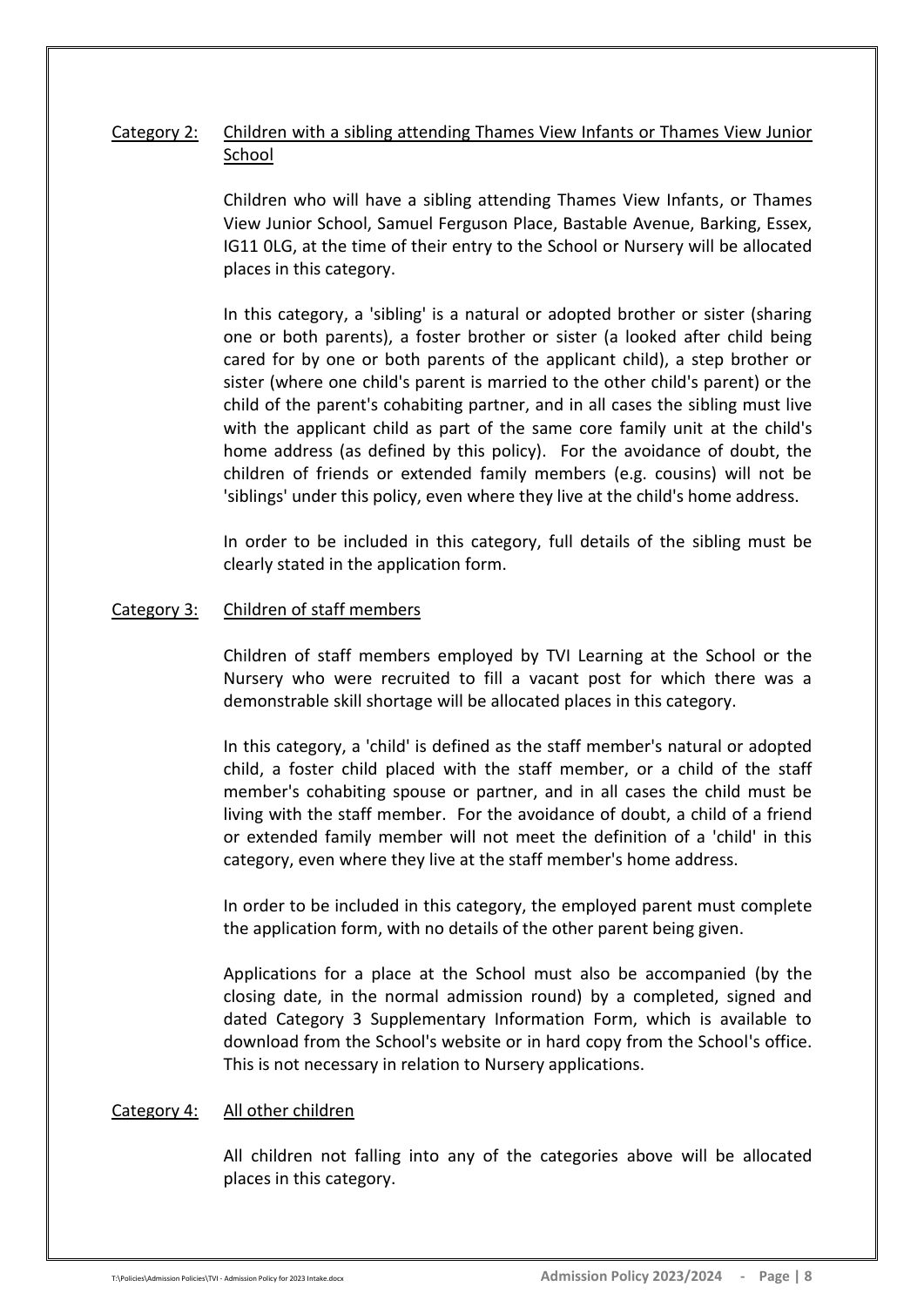No circumstances other than those outlined above can be considered. Parents are asked to refrain from providing any information about their child or their family which is not directly relevant to the criteria outlined above, as it cannot be considered and may be expressly prohibited by the Code.

#### **Tie Breaker**

Where there are more applications than remaining places in any of the categories above, the order in which places will be allocated will be determined by reference to the distance the child lives from the School or Nursery, with those living closer receiving higher priority.

Distance will be measured in kilometres in a straight line (as the crow flies). The LBBD Admissions Team measure all distances using Synergy's geographical information system, from the centre of the child's home address to the School's main gate.

Where two or more applications cannot be separated because the children live an equal distance from the School, the order in which places will be allocated to these children will be determined by random lottery which will be supervised by someone who is independent of the School and Nursery.

## **The Child's Home Address**

Under this policy, the child's home address will be the residential (not business) address of their parent (as defined above) at which they live and sleep for more than 50% of their time from Sunday night to Thursday night during term time, and the address at which they are registered with their GP, hospital, dentist and optician, and at which Child Benefit and Child Tax Credit (if eligible) is claimed, as at the application deadline. For the avoidance of doubt, the application will be processed using the address which meets this definition, rather than the address given by the parent in the application.

LBBD and/or the School/Nursery check addresses to prevent fraudulent applications. On the child's induction, parents will be asked to provide three original documents as evidence of the child's identity and the child's home address stated in the application. Full details of the types of original documents required are available on LBBD's website (including the documents required if the family live with another person who is named as the owner/tenant of the property, or the child lives part-time with different parents, where a family court child arrangements or other order may need to be provided).

If a parent cannot provide the required evidence of the child's home address and the School or Nursery is oversubscribed, the offer of a place will be withdrawn. In those circumstances, the parent will need to contact their home Local Authority or other nurseries to obtain an offer of a place at another school or nursery.

If the child moves address during the application process, their parent must notify the School and the Admissions Team or Nursery immediately of the child's new address, and provide further documentary evidence for the new address. The stated length of any tenancy in this documentation must be sufficient to cover the date on which the child would start at the School in September.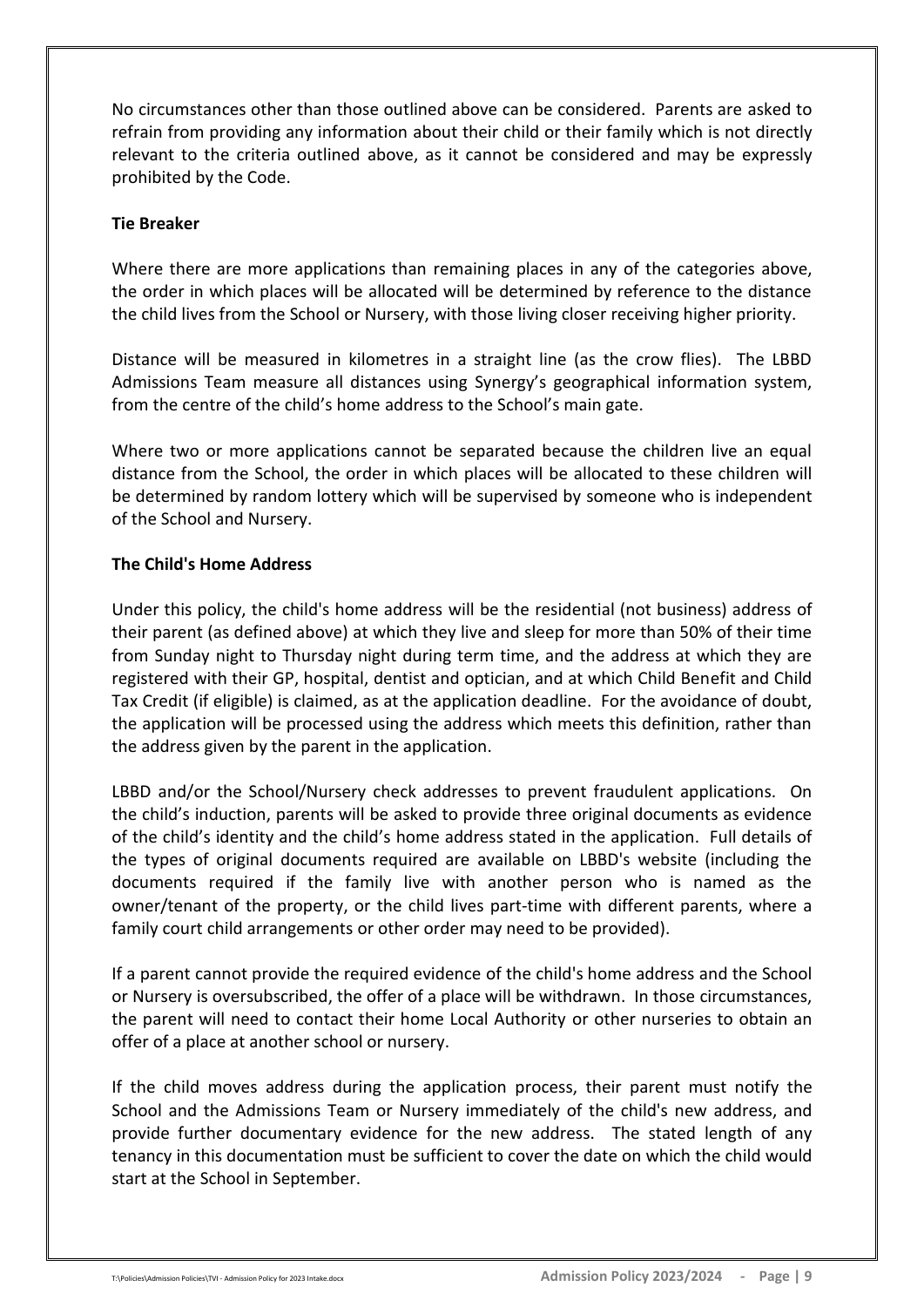If the applicant child moves address to LBBD from another area, and their parent submitted an on-time application for admission to school to the child's previous home Local Authority, the Admissions Team may treat the application as on-time for a limited period of time. Parents should contact the Admissions Team as soon as possible to enquire if this is the case. This does not apply to Nursery applications.

#### **Children of UK Armed Forces Personnel or Crown Servants**

Applications for the admission/entry of children of UK armed forces personnel with a confirmed posting to the School or Nursery's area, or Crown servants returning from overseas to live in the School or Nursery's area, will be accepted and processed before the family moves to the area where the application is accompanied by an official letter giving a relocation date and a Unit postal address or quartering area address to use when applying the oversubscription criteria.

This exception is necessary for the School and Nursery to support the Government's commitment to removing disadvantage suffered by the children of UK armed forces or Crown servant families who regularly change address.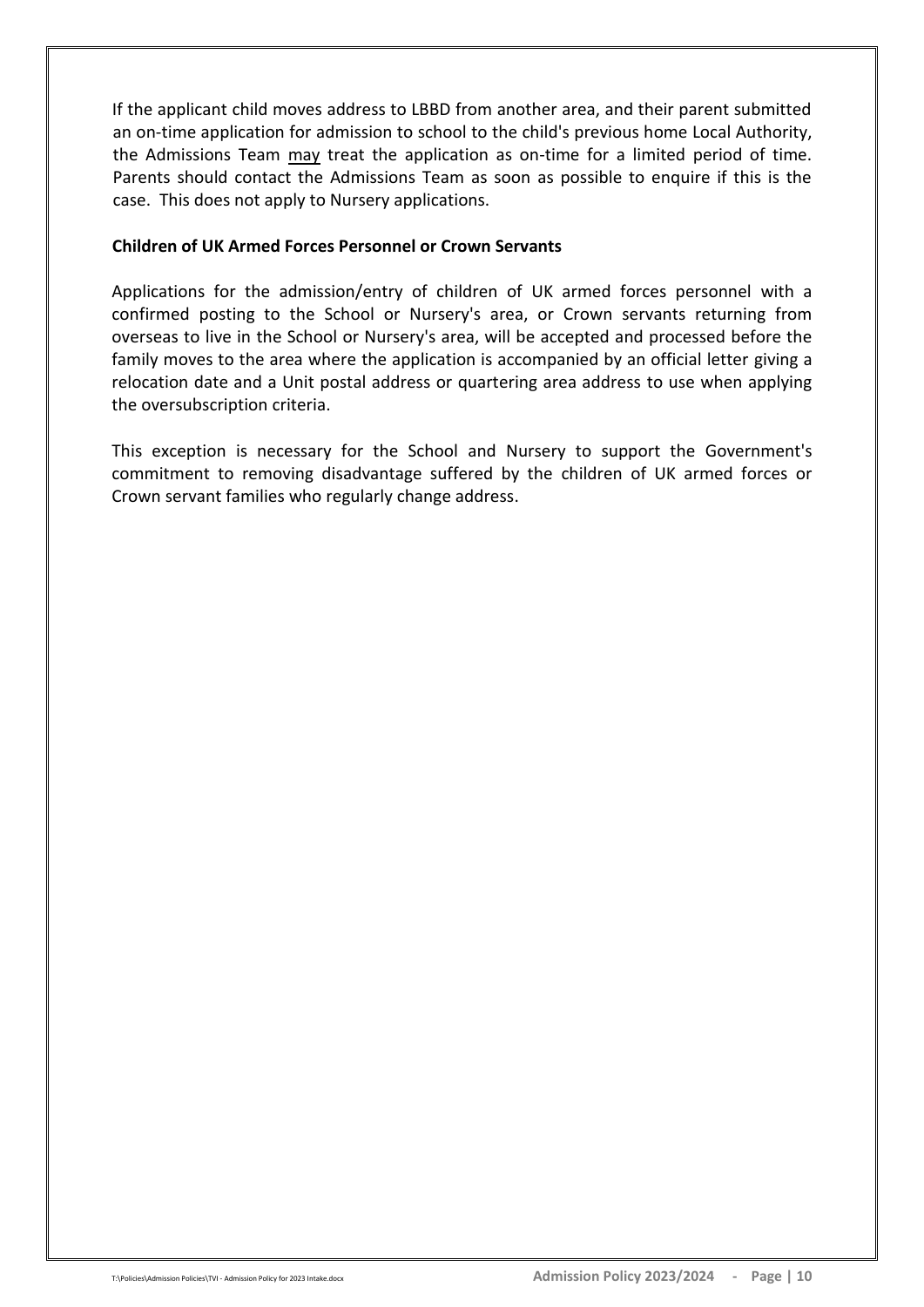## **Application Procedure**

## **Applications for Admission to Reception Year at the School in the Normal Admission Round**

Applications for a place in Reception Year in September is known as admission 'in the normal admission round'. All Local Authorities are legally required to coordinate the admission of all children living in their area in the normal admission round.

The School participates in London Borough of Barking and Dagenham (LBBD)'s co-ordinated scheme, which is called the Pan-London Coordinated Admissions Scheme (the Scheme) and involves all 33 London Local Authorities and the seven Local Authorities that border London. The Scheme is a voluntary extension of the legal requirement that all Local Authorities must co-ordinate the admission in the normal admission round, and aims to simplify the application process for parents and increase the number of pupils who receive an offer of a place at one of their preferred schools.

#### **The Scheme's Timetable for Admission to Reception Year in September 2021**

| Friday, 15 January 2021 | Statutory deadline for receipt of Common Application<br>Forms (closing date for applications) |
|-------------------------|-----------------------------------------------------------------------------------------------|
| Friday, 16 April 2021   | National offer day for on-time applicants                                                     |

#### **How to Apply for a Place in Reception Year**

Parents must apply to their home Local Authority using its Common Application Form (CAF) for a place at the School. Full information on the Scheme and how to apply for places will be published on each Local Authority's website.

Parents of children who live in London Borough of Barking and Dagenham (LBBD) should apply for a school place by using an online CAF at [www.eadmissions.org.uk.](http://www.eadmissions.org.uk/) A link is also available on LBBD's main admissions page [www.barking-dagenham.gov.uk/admissions.](http://www.barking-dagenham.gov.uk/admissions) The online system is hosted by London Grid for Learning (LGFL) and is financed through the Local Authorities within the Scheme. Help sessions for online applicants are provided by the Admissions Team once a week until the closing date at:

Dagenham Central Library 1 Church Elm Lane Dagenham, Essex RM10 9QS

Every Tuesday help is also available at The Barking Learning Centre:

Barking Learning Centre 2 Town Square Barking Learning Centre Barking, IG11 7NB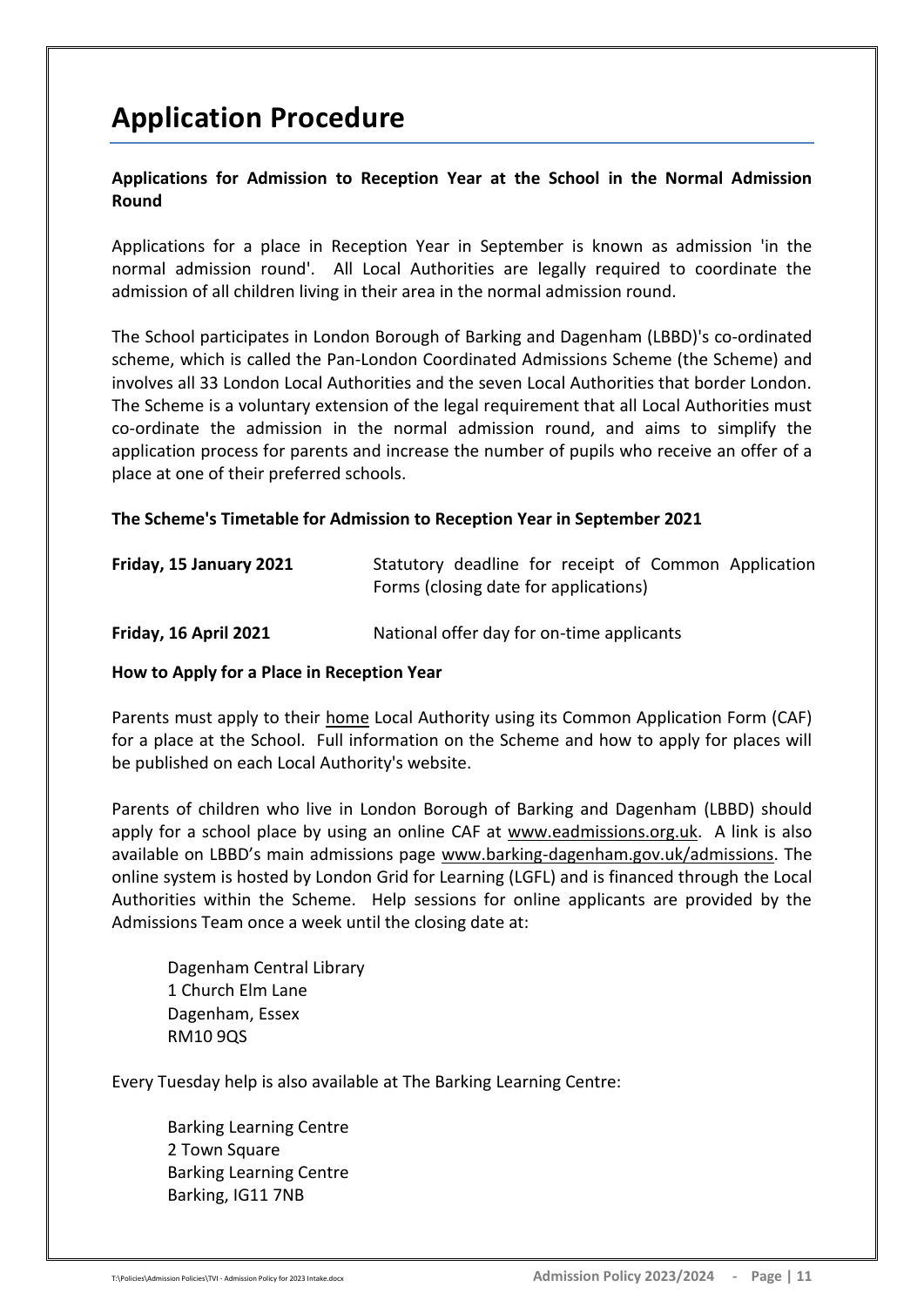Parents of children living in LBBD can express a preference for the schools that they wish their child to be considered for, and rank them in order of preference. Parents should ensure that they clearly state the name of all state-funded schools and/or academies that they wish to apply for as a preference in the CAF. LBBD's Admission Team will then allocate a place at the highest preference school, subject to availability of places.

Parents will be notified of the outcome of the application in writing. Where a place is offered, parents are asked to formally accept the offer within 10 school days. Where a place is refused, parents will be giving full details of their statutory right of appeal.

#### **Late Applications**

Late applications (i.e. those received after the statutory closing date for applications) will be considered in the first allocation/offer round in exceptional circumstances only, where all necessary information and evidence has been provided, and there is still sufficient time to process the application. Each case will be considered on its own individual circumstances and a decision will be made by the LBBD Admissions Panel. Examples of exceptional circumstances justifying a late application may include the long term illness of a single parent, the recent death of a close relative, or a recent move to the area following the submission of an on-time application in the previous Local Authority area. Documentary evidence will be required in all cases.

Other than in the circumstances outlined above, applications received after the statutory closing date for applications will be considered after all on-time applications have been processed, which is likely to substantially reduce the child's chances of achieving as place at one of the schools a preference has been expressed for. It is therefore crucial that parents adhere to the statutory closing date for applications.

## **In-Year/Other Year Applications for places at the School**

The School has arranged for LBBD to coordinate in-year/other year applications to the School. Parents must apply to LBBD using its In-Year Common Application Form (ICAF) for a place at the School. Full information and how to apply for places is published LBBD's website.

#### **Waiting Lists at the School**

The names of all children who are not successful in achieving a place at the School will be placed on a waiting list for the School until the last school day of the Autumn term following entry in September. The waiting list is maintained by LBBD.

Children are ranked on the waiting list by reference to the oversubscription criteria set out above, not by reference to the date that their name was included. This means that a child's name may go down, as well as up, the waiting list as other children's names are added.

## **Statutory Right of Appeal against the Refusal of a Place**

All parents have a statutory right of appeal against the refusal of a place both in and outside the normal admission round. Full details about the statutory right of appeal are set out in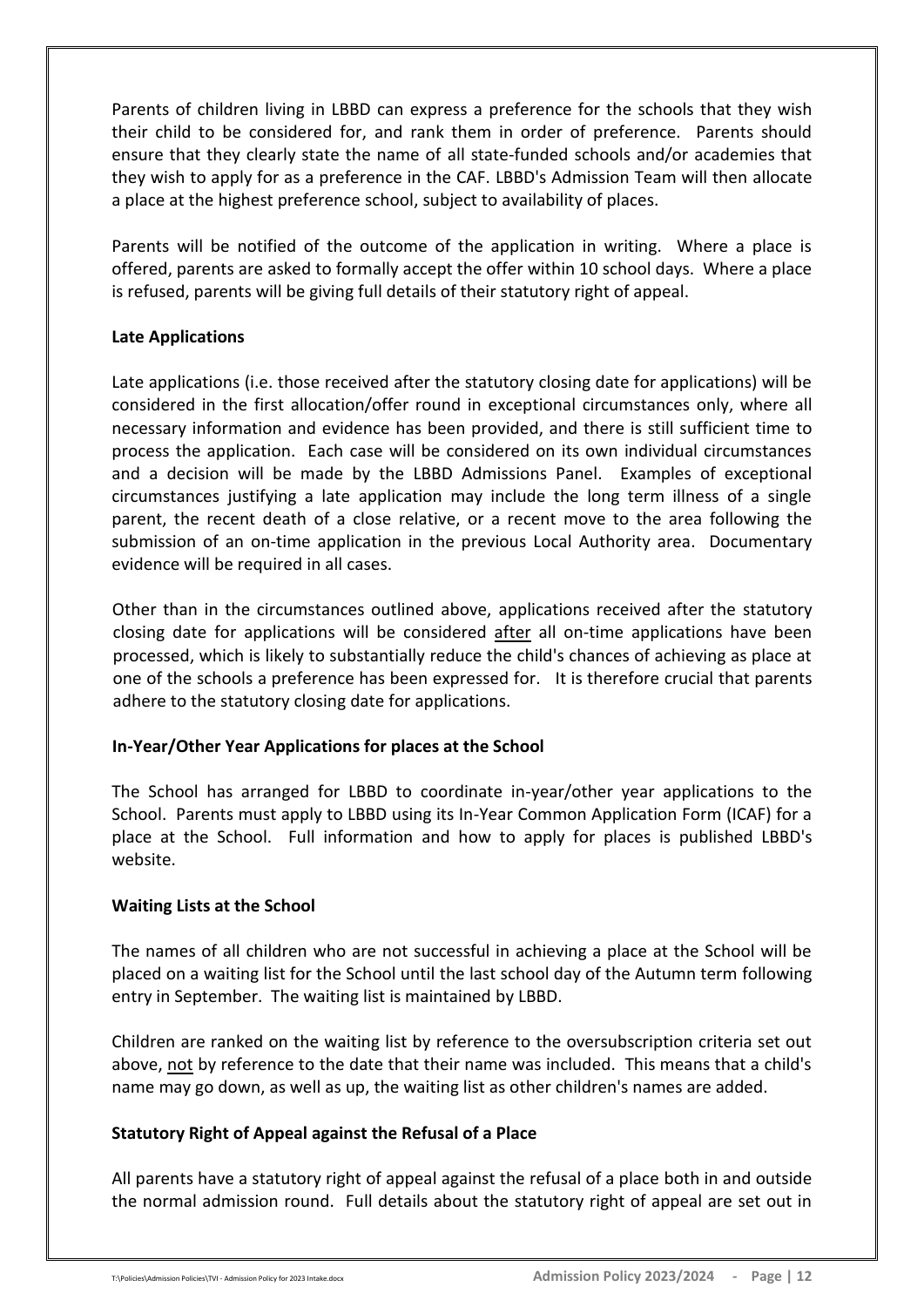the School Admission Appeals Code 2012.

The appeal will be heard before an independent Admission Appeal Panel consisting of three people, none of whom will have any connection with the School or LBBD's Admissions Team. Parents can make representations in writing ahead of the hearing and/or verbally at the hearing.

The Trust is responsible for arranging Admission Appeal Hearings, however it has contracted with LBBD to make the administrative arrangements in this respect. Full details about the right of appeal and the procedure that must be followed, including the deadline by which an appeal must be lodged, will be included in the letter notifying the refusal of a place.

The School will publish an Admission Appeal Timetable for appeals against refusals of places in the normal admission round on or before 28 February each year.

Parents do not have a right to a second appeal to the School during the same school year unless, in exceptional circumstances, the School has accepted a second application for admission of the child because of a significant and material change in the circumstances of the parent, the child or the School, but has again refused admission.

There is no statutory right of appeal against the refusal of a Nursery place.

## **Complaints about Appeals**

Parents may complain about maladministration on the part of an Admission Appeal Panel to the Secretary of State, who may consider whether the Admission Appeal Panel was correctly constituted, and whether the School acted reasonably in exercising functions in relation to the appeals process, or failed to discharge a duty in relation to the appeals process. Complaints can be submitted by completing an online form, or requesting a hard copy form to complete, via the Department for Education's website:

#### <https://www.gov.uk/schools-admissions/complain-about-the-appeals-process>

If the Secretary of State finds that something went wrong, the School can be directed to arrange a new Admission Appeal Hearing. The Secretary of State does not, however, have the power to overturn the Admission Appeal Panel's decision, as this can only be overturned by the courts on a successful application for judicial review.

#### **Applications for Entry to the Nursery**

Applications for Nursery places are processed by the School.

To apply for a place at the Nursery, parents must complete a Nursery Application Form, which is available to download from the School's website, or in hard copy format from the School office. For admission in September, the completed, signed and dated application form must be submitted to Nursery Admissions, Thames View Infants, Bastable Avenue, Barking, Essex, IG11 0LG, via post or hand delivery, or by email to NurseryAdmissions@TVIacademy.org by the closing date for applications, which is 28 February 2021.